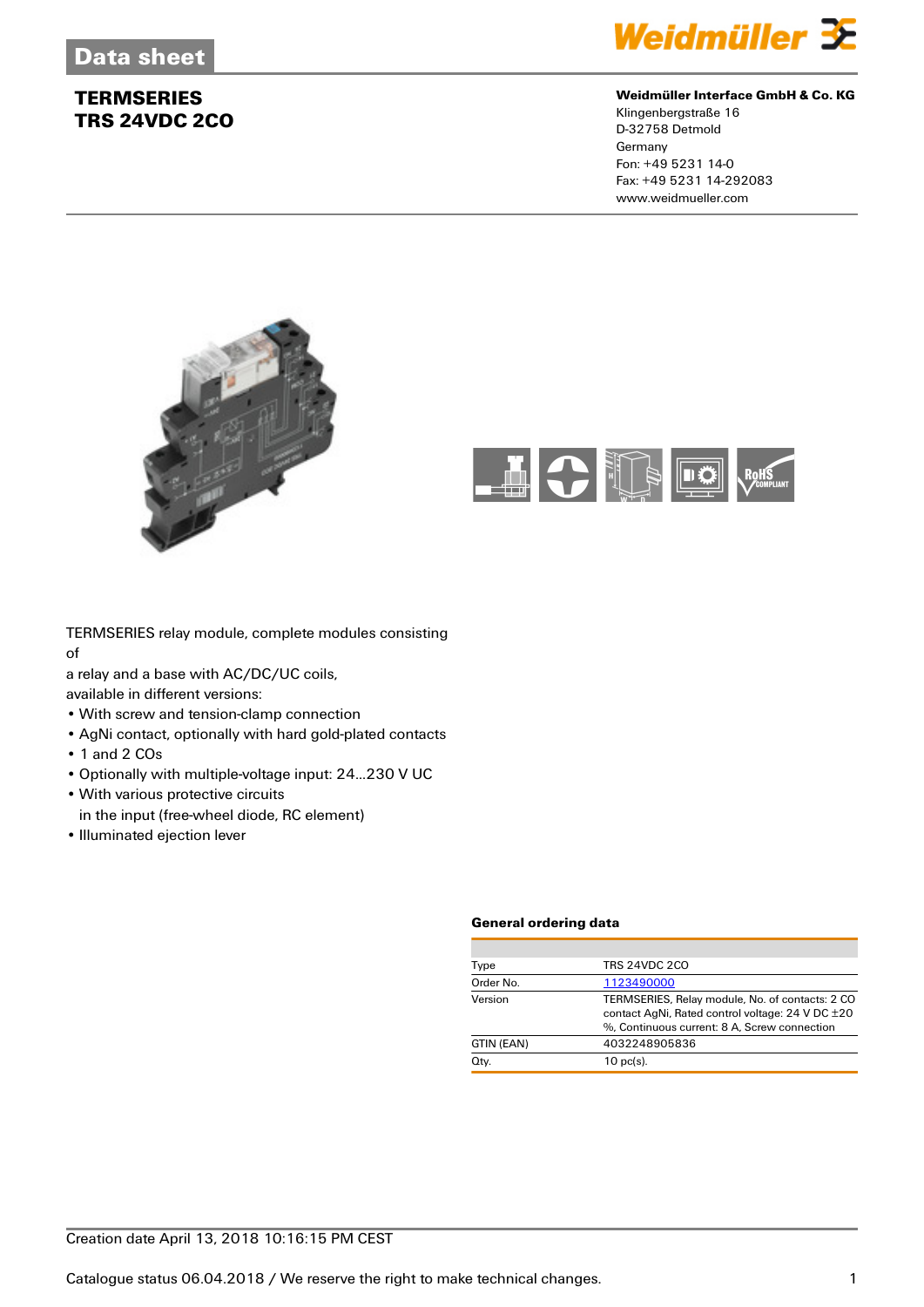# **Technical data**



#### **Weidmüller Interface GmbH & Co. KG**

Klingenbergstraße 16 D-32758 Detmold Germany Fon: +49 5231 14-0 Fax: +49 5231 14-292083

| <b>Dimensions and weights</b>                               |                                                             |                                                                                      |                                   |
|-------------------------------------------------------------|-------------------------------------------------------------|--------------------------------------------------------------------------------------|-----------------------------------|
|                                                             |                                                             |                                                                                      |                                   |
| Width                                                       | 12.8 mm                                                     | Width (inches)                                                                       | $0.504$ inch                      |
| Height                                                      | 89.6 mm                                                     | Height (inches)                                                                      | 3.528 inch                        |
| Depth                                                       | 87.8 mm                                                     | Depth (inches)                                                                       | 3.457 inch                        |
| Net weight                                                  | 56 <sub>g</sub>                                             |                                                                                      |                                   |
| Temperatures                                                |                                                             |                                                                                      |                                   |
|                                                             |                                                             |                                                                                      |                                   |
| Humidity                                                    | 5-95% rel. humidity, $T_u =$<br>40°C, no condensation       | Operating temperature, max.                                                          | 60 °C                             |
| Operating temperature, min.                                 | -40 $^{\circ}$ C                                            | Storage temperature, max.                                                            | 85 °C                             |
| Storage temperature, min.                                   | -40 °C                                                      | Operating temperature                                                                | -40 °C60 °C                       |
| Storage temperature                                         | -40 °C85 °C                                                 |                                                                                      |                                   |
| Input                                                       |                                                             |                                                                                      |                                   |
|                                                             | 24 V DC ± 20 %                                              | Rated current DC                                                                     | 20 mA                             |
| Rated control voltage                                       | 480 mW                                                      |                                                                                      |                                   |
| Power rating                                                |                                                             | Pull-in/drop-out voltage, typ.                                                       | 17 V / 3 V DC                     |
| Pull-in/drop-out current, typ.                              | 14 mA / 2 mA DC                                             | <b>Status indicator</b>                                                              | Green LED                         |
| Protective circuit<br>Coil voltage of the replacement relay | Free-wheel diode, Reverse<br>polarity protection<br>24 V DC | Coil voltage of the replacement relay<br>deviating from the rated control voltage No |                                   |
|                                                             |                                                             |                                                                                      |                                   |
| <b>Output</b>                                               |                                                             |                                                                                      |                                   |
| Rated switching voltage                                     | 250 V AC                                                    | Max. switching voltage, AC                                                           | 250 V                             |
| Max. switching voltage, DC                                  | 250V                                                        | Continuous current                                                                   | 8A                                |
| Inrush current                                              | 15A/4s                                                      | AC switching capacity (resistive), max.                                              | 2000 VA                           |
| DC switching capacity (resistive), max.                     | 192 W @ 24 V                                                | Switch-on delay                                                                      | $\leq 6$ ms                       |
| Switch-off delay                                            |                                                             | Min. switching power                                                                 | 10 mA @ 10 V, 100 mA @            |
|                                                             | $< 18$ ms                                                   |                                                                                      | 5 V                               |
| Max. switching frequency at rated load                      | $0.1$ Hz                                                    |                                                                                      |                                   |
| <b>Contact data</b>                                         |                                                             |                                                                                      |                                   |
| Contact type                                                |                                                             | Mechanical service life                                                              |                                   |
|                                                             | 2 CO contact (AgNi)                                         |                                                                                      | $30 \times 10^6$ switching cycles |
| General data                                                |                                                             |                                                                                      |                                   |
| Mounting rail                                               | TS 35                                                       | <b>Test button</b>                                                                   | No                                |
| Mechanical switch position indicator                        | No                                                          |                                                                                      |                                   |
| <b>Insulation coordination</b>                              |                                                             |                                                                                      |                                   |
|                                                             |                                                             |                                                                                      |                                   |
| Rated voltage                                               | 300 V                                                       | Surge voltage category                                                               | Ш                                 |
| Pollution severity                                          | 2                                                           | Protection dearee                                                                    | <b>IP20</b>                       |
| Dielectric strength input - output                          | 1.2 $kV_{\text{eff}}/5$ s                                   | Creepage and clearance distance input -<br>output                                    | $\geq 5.5$ mm                     |
| Dielectric strength of neighbouring<br>contacts             | $2.5 \text{ kV}_{\text{eff}}$                               | Dielectric strength of open contact                                                  | 1 kV $_{\text{eff}}$ / 1 min      |
| Dielectric strength to mounting rail                        | 4 kV $_{\text{eff}}$ / 1 min.                               | Impulse withstand voltage                                                            | 6 kV (1.2/50 µs)                  |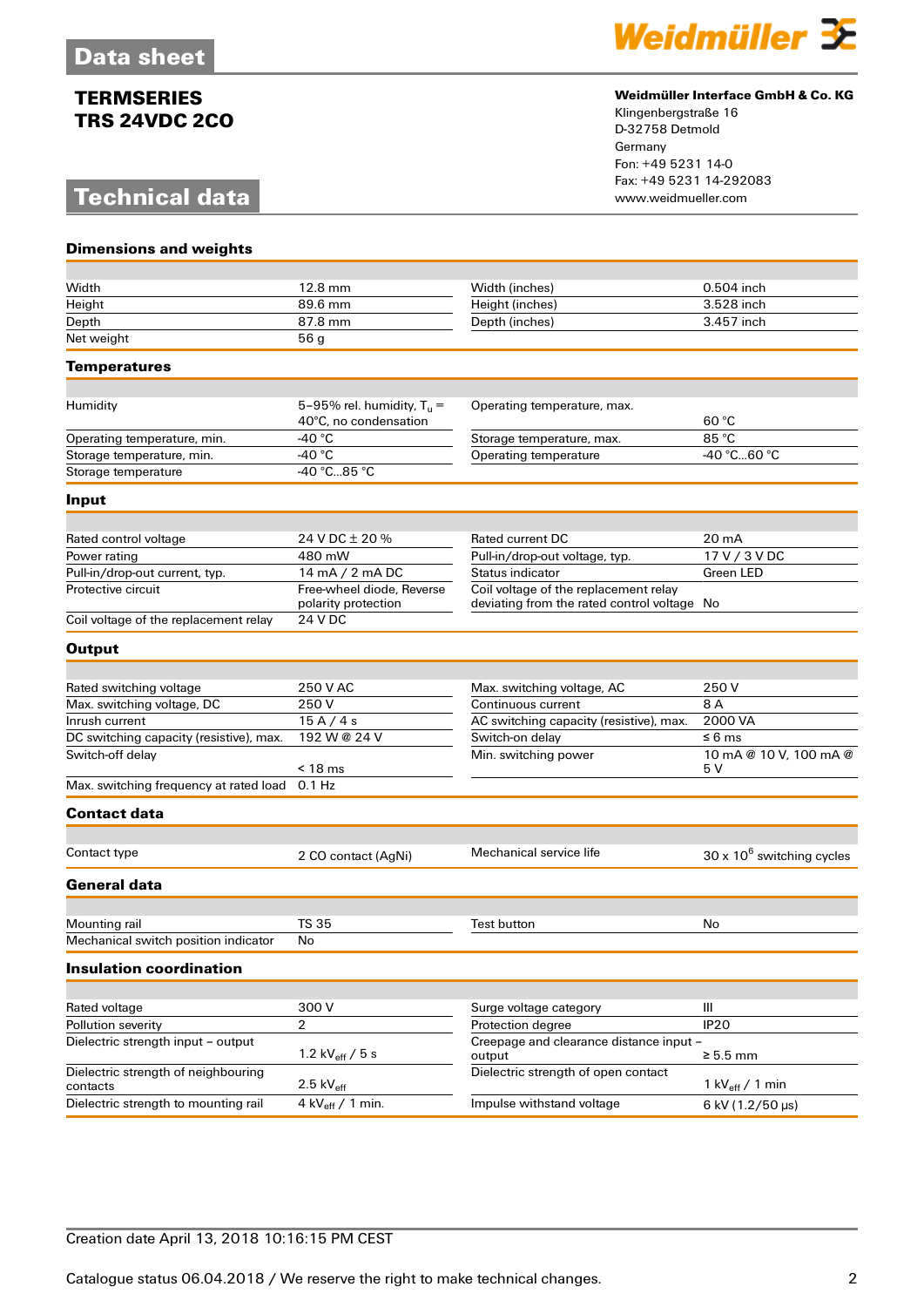# **Technical data**



#### **Weidmüller Interface GmbH & Co. KG**

Klingenbergstraße 16 D-32758 Detmold Germany Fon: +49 5231 14-0 Fax: +49 5231 14-292083

| Further details of approvals / standards                      |                                                        |                                                               |                                                      |
|---------------------------------------------------------------|--------------------------------------------------------|---------------------------------------------------------------|------------------------------------------------------|
| Standards                                                     | EN 50178, EN 55011, EN                                 | Certificate No. (DNVGL)                                       |                                                      |
|                                                               | 61000-6-1, 2, 4                                        |                                                               | TAA00001E5                                           |
| Certificate no. (cULus)                                       | E141197                                                |                                                               |                                                      |
| <b>Connection data</b>                                        |                                                        |                                                               |                                                      |
|                                                               |                                                        |                                                               |                                                      |
| Wire connection method                                        | Screw connection                                       | Stripping length, rated connection                            | 8 mm                                                 |
| Tightening torque, max.                                       | $0.4$ Nm                                               | Clamping range, rated connection                              | $1.5$ mm <sup>2</sup>                                |
| Clamping range, min.                                          | $0.14 \, \text{mm}^2$                                  | Clamping range, max.                                          | $2.5 \text{ mm}^2$                                   |
| Wire connection cross section AWG,                            |                                                        | Wire connection cross section AWG,                            |                                                      |
| min.                                                          | AWG 26                                                 | max.                                                          | <b>AWG 14</b>                                        |
| Wire cross-section, solid, min.                               | $0.14 \, \text{mm}^2$                                  | Wire cross-section, solid, max.                               | $2.5$ mm <sup>2</sup>                                |
| Wire connection cross-section, finely                         |                                                        | Wire connection cross section, finely                         |                                                      |
| stranded, min.                                                | $0.14 \text{ mm}^2$                                    | stranded, max.                                                | $2.5$ mm <sup>2</sup>                                |
| Wire cross-section, finely stranded, min.<br>(AWG)            | <b>AWG 26</b>                                          | Wire cross-section, finely stranded, max.<br>(AWG)            | <b>AWG 14</b>                                        |
| Wire connection cross-section, finely                         |                                                        | Wire connection cross-section, finely                         |                                                      |
| stranded with wire-end ferrules DIN<br>46228/4, min.          | $0.25$ mm <sup>2</sup>                                 | stranded with wire-end ferrules DIN<br>46228/4, max.          | $2.5$ mm <sup>2</sup>                                |
| Conductor cross-section, flexible, AEH<br>(DIN 46228-1), min. | $0.25$ mm <sup>2</sup>                                 | Conductor cross-section, flexible, AEH<br>(DIN 46228-1), max. | $2.5$ mm <sup>2</sup>                                |
| Wire connection cross section, finely                         |                                                        | Wire cross-section, finely stranded, two                      |                                                      |
| stranded, two clampable wires, min.                           | $0.5$ mm <sup>2</sup>                                  | clampable wires, max.                                         | $1 \text{ mm}^2$                                     |
| Twin wire-end ferrules, min.                                  | $0.5$ mm <sup>2</sup>                                  | Twin wire-end ferrules, max.                                  | $1 \text{ mm}^2$                                     |
| <b>Blade size</b>                                             | size PHO                                               | Gauge to IEC 60947-1                                          | A1, B1                                               |
| <b>Rated data UL</b>                                          |                                                        |                                                               |                                                      |
|                                                               |                                                        |                                                               |                                                      |
| Ambient temperature (operational), max. 60 °C                 |                                                        | Connection cross-section AWG, min.                            | <b>AWG 26</b>                                        |
| Connection cross-section AWG, max.                            | <b>AWG 14</b>                                          | Type of conductor                                             | rigid copper conductor,<br>flexible copper conductor |
| Tightening torque, max.                                       | $0.4$ Nm                                               | Pollution severity level                                      | $\overline{2}$                                       |
| <b>Classifications</b>                                        |                                                        |                                                               |                                                      |
|                                                               |                                                        |                                                               |                                                      |
| <b>ETIM 5.0</b>                                               | EC001437                                               | <b>ETIM 6.0</b>                                               | EC001437                                             |
| eClass 6.2                                                    | 27-37-16-01                                            | eClass 7.1                                                    | 27-37-16-01                                          |
| eClass 8.1                                                    | 27-37-16-01                                            | eClass 9.0                                                    | 27-37-16-01                                          |
| eClass 9.1                                                    | 27-37-16-01                                            |                                                               |                                                      |
| <b>Product information</b>                                    |                                                        |                                                               |                                                      |
|                                                               |                                                        |                                                               |                                                      |
| Descriptive text ordering data                                | Spare relay<br>Type: RCL424024<br>Orderno.: 4058570000 |                                                               |                                                      |
| Descriptive text technical data                               | Accessories page.                                      | Accessories and dimensional drawings: refer to the TERMSERIES |                                                      |
| Approvals                                                     |                                                        |                                                               |                                                      |
|                                                               |                                                        |                                                               |                                                      |
| Approvals                                                     |                                                        |                                                               |                                                      |
|                                                               | $\bm{\mathfrak{c}}$ $\bm{\epsilon}$                    | US                                                            |                                                      |

ROHS Conform

## Creation date April 13, 2018 10:16:15 PM CEST

Catalogue status 06.04.2018 / We reserve the right to make technical changes. 33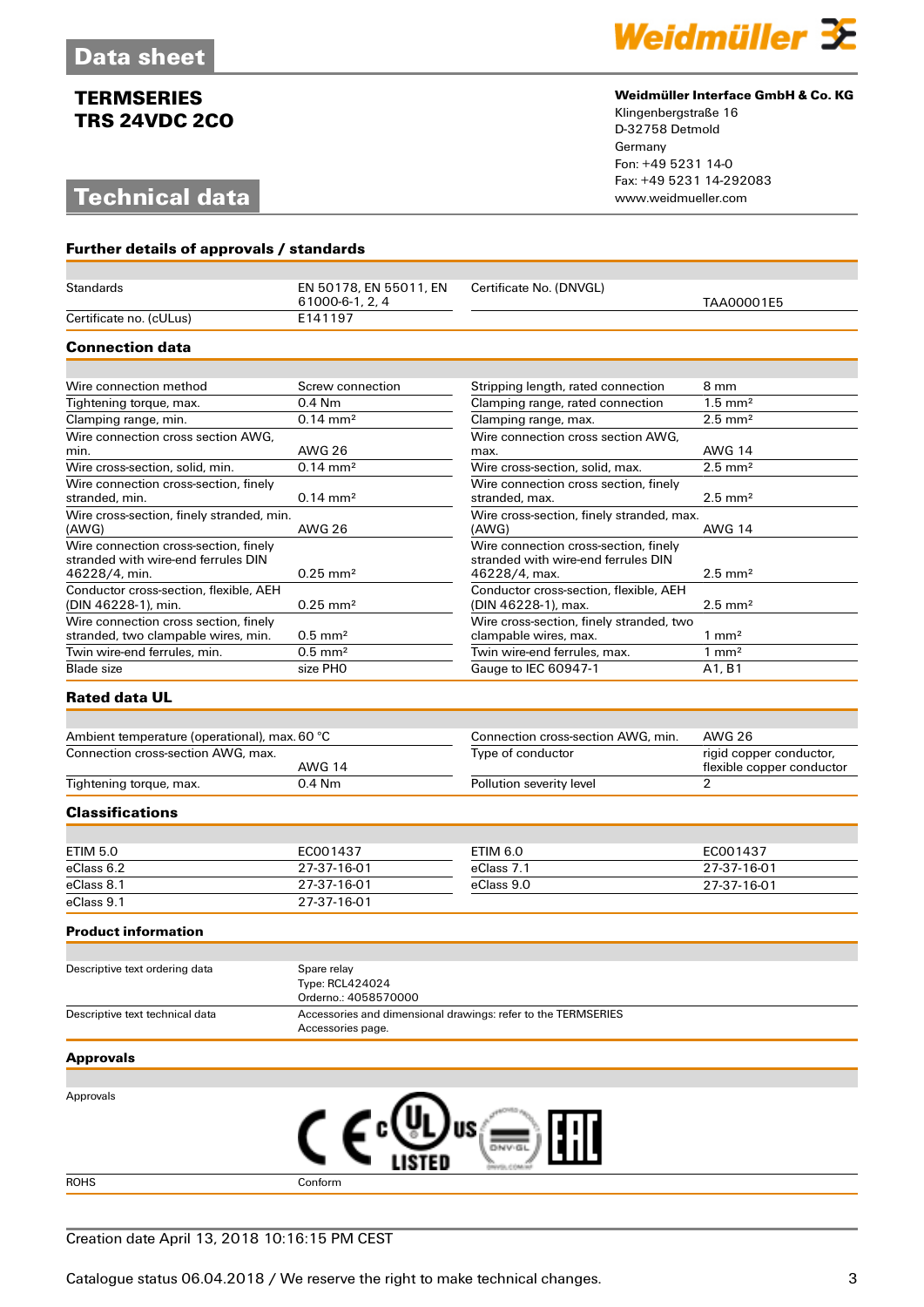Engineering Data [STEP](http://download.weidmueller.com/asset/download/file//46887)<br>User Documentation Opera

Engineering Data [EPLAN, WSCAD, Zuken E3.S](http://catalog.weidmueller.com/assets/LINK/CAE_EN.html)

**[Operating Instructions](http://download.weidmueller.com/asset/download/file//35321)** 

### **Downlo**

| Technical data                   |                          | www.weidmueller.com |
|----------------------------------|--------------------------|---------------------|
| <b>Downloads</b>                 |                          |                     |
|                                  |                          |                     |
| Approval/Certificate/Document of |                          |                     |
| Conformity                       | DE PA5600 160229 001.pdf |                     |
| Brochure/Catalogue               | CAT 4.5 ELECTR 16/17 EN  |                     |
|                                  | CAT 4.2 ELECTR 15/16 EN  |                     |



#### **Weidmüller Interface GmbH & Co. KG**

Klingenbergstraße 16 D-32758 Detmold Germany Fon: +49 5231 14-0 Fax: +49 5231 14-292083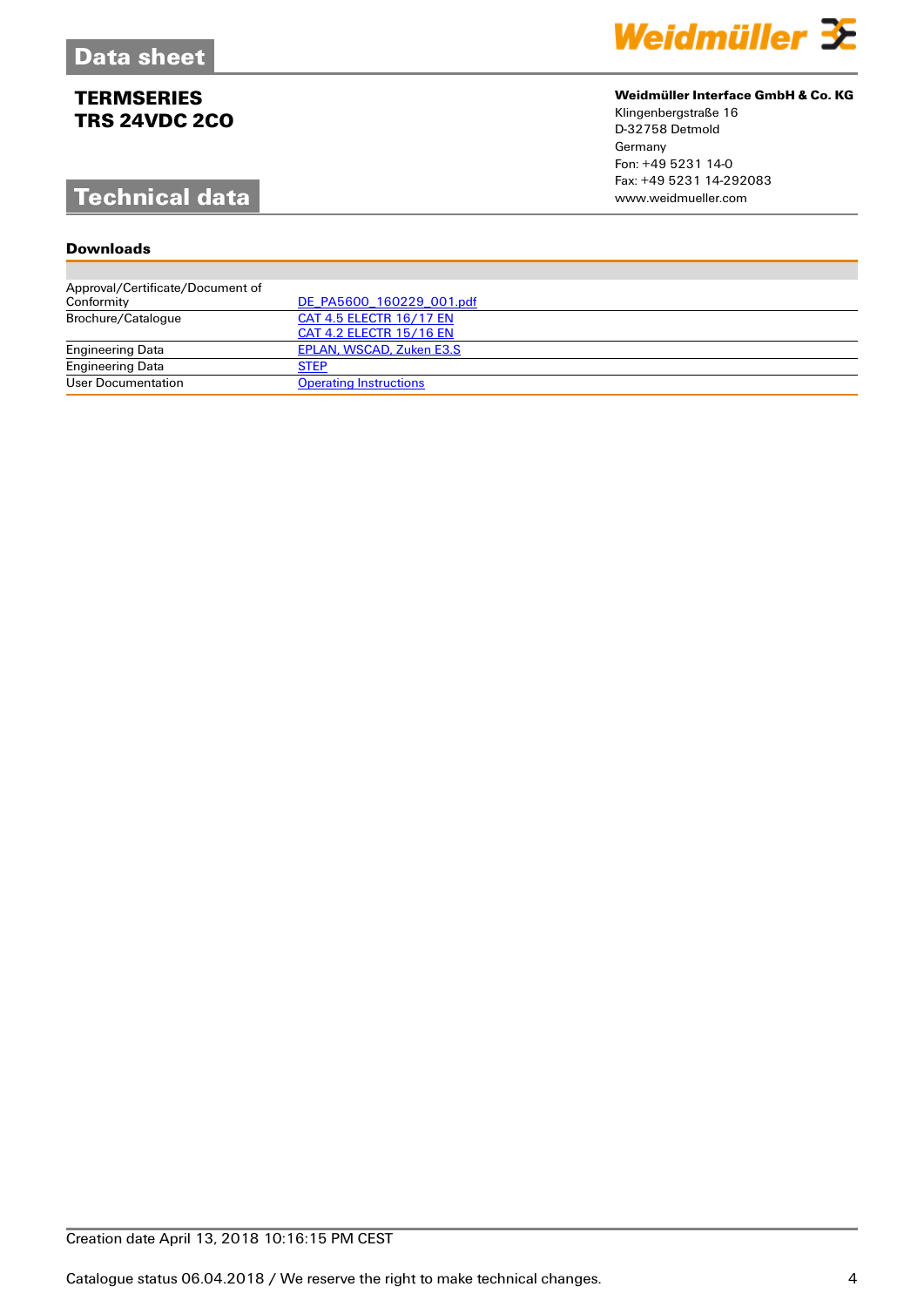## **Drawings**



## **Weidmüller Interface GmbH & Co. KG**

Klingenbergstraße 16 D-32758 Detmold Germany Fon: +49 5231 14-0 Fax: +49 5231 14-292083



Creation date April 13, 2018 10:16:15 PM CEST

Catalogue status 06.04.2018 / We reserve the right to make technical changes. 5